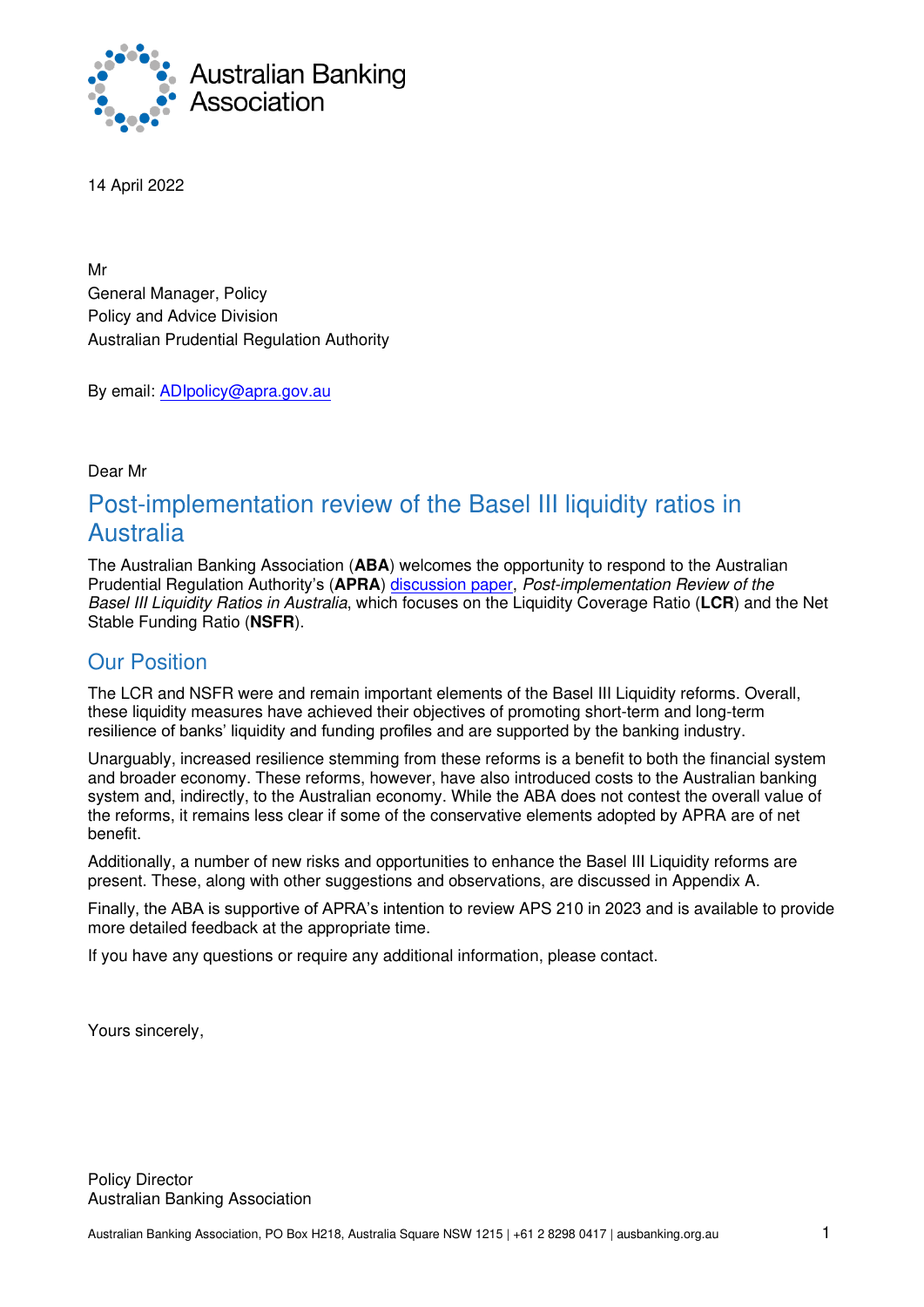

## Appendix A: APS 210 Post-implementation Review

**Question 1: Have the LCR and NSFR achieved their intended specific objectives (as set out in Table 1), and supported the overall objectives of the Basel III reforms?**

#### **Table 1. Overview of the LCR and NSFR measures**

| <b>Measure</b> | <b>Intended objectives</b>                                                                                                                                                                                                     | <b>Definition</b>                                                                                                                                                                                                   |
|----------------|--------------------------------------------------------------------------------------------------------------------------------------------------------------------------------------------------------------------------------|---------------------------------------------------------------------------------------------------------------------------------------------------------------------------------------------------------------------|
| <b>LCR</b>     | The LCR is intended to promote short-<br>term resilience of a bank's liquidity profile<br>by ensuring that it has sufficient high-<br>quality liquid assets to survive a<br>significant stress event lasting for one<br>month. | The LCR requires banks to hold high-<br>quality liquid assets at least equal to an<br>estimate of short-term net cash outflows<br>under a stress scenario, to build<br>resilience to liquidity shocks. <sup>1</sup> |
| <b>NSFR</b>    | The NSFR is intended to promote longer-<br>term resilience in a bank's funding profile<br>through requiring more stable sources of<br>funding on an ongoing basis.                                                             | The NSFR requires banks to maintain an<br>amount of available stable funding at<br>least equal to their required stable<br>funding, to promote sustainable funding<br>structures                                    |

#### **Industry response**

Both the LCR and the NSFR are targeted ratios to increase banks' short-term and longer-term resilience and therefore reduce the likelihood for government intervention. At the time of implementation, the ABA and banking industry supported the adoption of these ratios. We continue to support the use of these ratios.

The LCR in particular has driven a significant increase in High-Quality Liquid Asset (**HQLA**) holdings across the industry and, therefore, has strengthened the ability of banks', collectively and individually, to withstand a significant stress event lasting for 30 days. Arguably, the new Basel III Liquidity requirements have increased the liquidity management governance approach across the banking sector.. Though this increased 'liquidity buffer' has come at a direct cost for banks and indirect costs for the broader economy, and, as highlighted below, market expectations have increased in line with the increased buffer.

Additionally, the implementation of these ratios have generated a range of potential new risks and considerations. These include:

- **Public Disclosure requirements:** Potential continuous market disclosure requirement if spot LCR falls below 100%, , aiming to avoid exacerbating a stress event. A clear directive, including public articulation when bank should utilise their liquidity buffer, would help to prevent unintended market reaction.
- **Market expectations** on the level of assets that banks hold. As general levels of liquidity have increased, market expectations have shifted higher in lockstep. . Therefore, the 'liquidity buffer' between BAU holdings and the level of liquidity perceived by the market to demonstrate 'adequacy' has remained broadly unchanged. This has, to some degree, neutralised perceptions of increased bank resilience.

This has led to discussions at international fora and in foreign jurisdictions regarding the usability of HQLA in high stress scenarios.<sup>2</sup> For example, "the Bank [of England] and the PRA have been concerned for a number of years that banks may be reluctant to draw on their HQLA in periods of unusual liquidity pressures, possibly to such an extent that it is limiting the benefits

Australian Banking Association, PO Box H218, Australia Square NSW 1215 | +61 2 8298 0417 | ausbanking.org.au 2

<sup>&</sup>lt;sup>1</sup> For a foreign bank branch, the LCR value must be at least equal to 40 per cent.

<sup>&</sup>lt;sup>2</sup> Such as the <u>BCBS</u> an[d FSB](https://www.fsb.org/2021/07/lessons-learnt-from-the-covid-19-pandemic-from-a-financial-stability-perspective-interim-report/) in July 2021, and more recently the Bank of England and Prudential Regulation Authority's 31 March 2022 discussion paper, *DP1/22 – [The prudential liquidity framework: Supporting liquid asset usability.](https://www.bankofengland.co.uk/prudential-regulation/publication/2022/march/prudential-liquidity-framework-supporting-liquid-asset-usability)*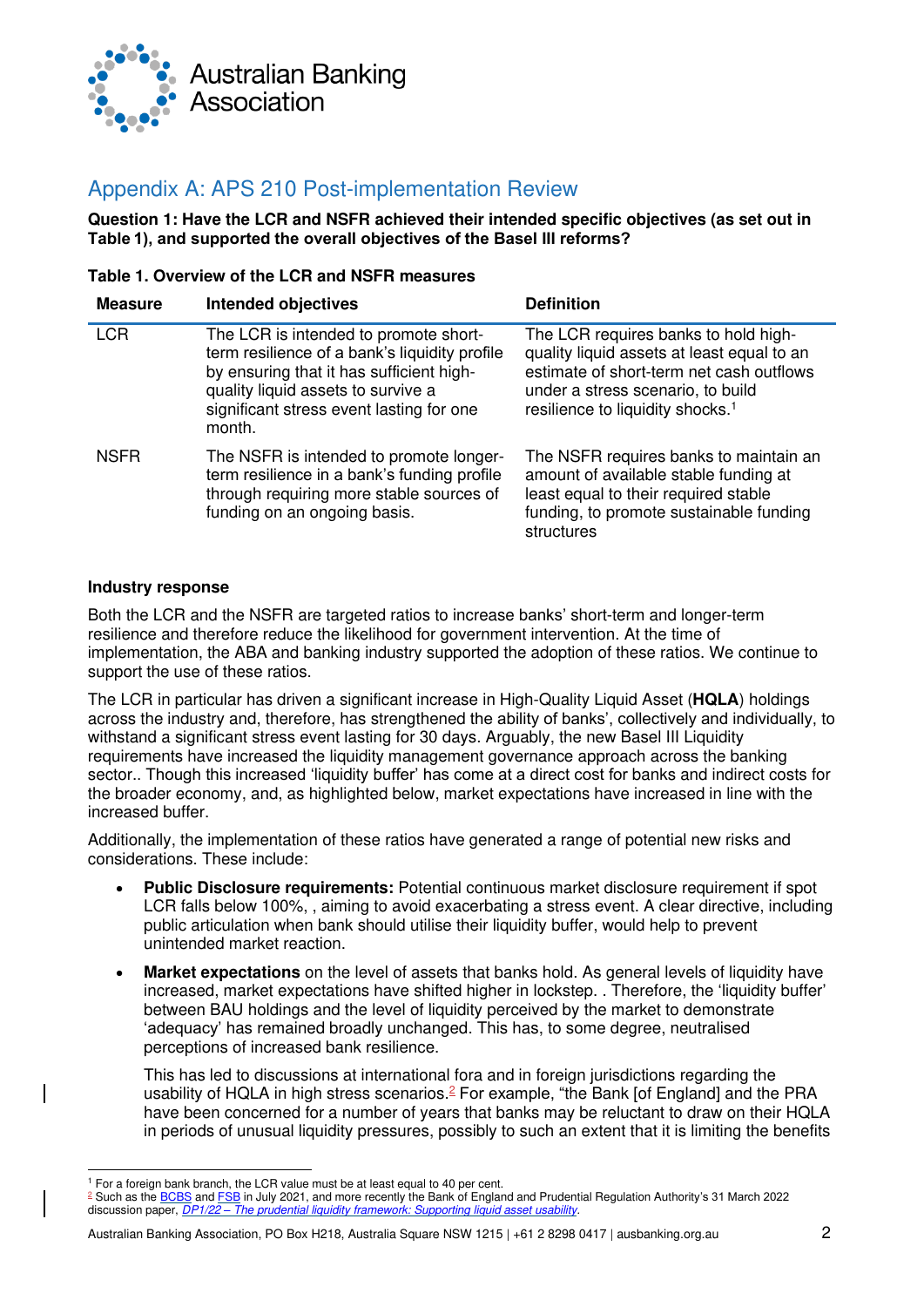

of the flexibility built into the framework. Evidence from the last few years has reinforced these concerns"<sup>3</sup>. This is despite the Prudential Regulation Authority explicitly stating in its '*Q&A* on [the use of capital and liquidity buffers](https://www.bankofengland.co.uk/-/media/boe/files/prudential-regulation/publication/2020/qanda-on-the-use-of-liquidity-and-capital-buffers.pdf?la=en&hash=151DF13BD8CA7E3755D515BC5A44F9A299C1235D)' that "It is to be expected that the stock of these [high quality liquid] assets will decline during a stress, and that… Banks are expected to use their liquidity buffers in [providing liquidity to the economy]… even if it means LCR ratios go significantly below 100%".

The Australian experience has seen banks continue to raise funding to neutralise any deterioration in liquidity metrics during a stress.

The ABA recommends that APRA closely monitor the developments in international thinking and consider if more explicit public articulation of APRA's expectations regarding the use of HQLA and liquidity buffers during times of stress would enhance the usability and effectiveness of these buffers and increase confidence in the system.

- Consideration of **future Australian financial market composition**. The dominance of a small set of banks and (very large) superannuation funds could create future inter-dependencies. The ABA encourages APRA to consider the end investors (that is - depositors and superannuation fund members) and work collaboratively with both industries to allow optimal outcomes for those investors.
- **'Uniform' view on liquidity risk across industry:** A more unified or homogenous view on/approach to liquidity risk across the industry increases potential systemic risk. This is an issue currently being considered globally and the ABA is available to work with APRA to develop domestic solutions at the appropriate time.

#### **Questions 2: Are there areas where the prudential and reporting framework for the LCR and NSFR could be improved to better achieve the intended objectives?**

#### **Industry response**

 $\overline{\phantom{a}}$ 

There are various opportunities to improve the effectiveness (and efficiency) of APRA's liquidity framework. In addition to those above, the ABA recommends that APRA considers the following opportunities for improvement:

#### Enhance the understanding of APRA's 'spirit and intent' and the consistency of interpreting APS 210

Aspects of APS 210 are, to varying degrees, open to interpretation. Individual banks can interpret the rules and guidance in different ways, bilateral advice to ADIs can vary and there can be difficulties in working through complex products and agreeing on the correct liquidity treatment. This can be exacerbated by little explanation being provided for judgements/decisions and rules/guidance being spread out across APS / ARS / APG / FAQ / Basel. Examples where more specific guidance or clarification is required to ensure consistent interpretation across the industry:

- Operational deposit methodology including treatment of correspondent banking. More specifically, APRA should provide clear methodology how to perform an excess balance test.
- For largest absolute net 30-day collateral flow realised in the past 24 months:
	- Clear definition of "other transactions" / scope;
	- design has some deficiencies such as: (1) increasing LCR requirement in a crisis through the feedback loop and (2) backward looking so not responsive to changes in portfolio.
- Simplification of the retail deposit framework could be considered, for example more precise definition of 'heavily rate driven' deposits and 'established relationship'. The current framework

<sup>3</sup> Bank of England and Prudential Regulation Authority (2022) *DP1/22 – [The prudential liquidity framework: Supporting liquid asset usability,](https://www.bankofengland.co.uk/prudential-regulation/publication/2022/march/prudential-liquidity-framework-supporting-liquid-asset-usability)*  discussion paper, 31 March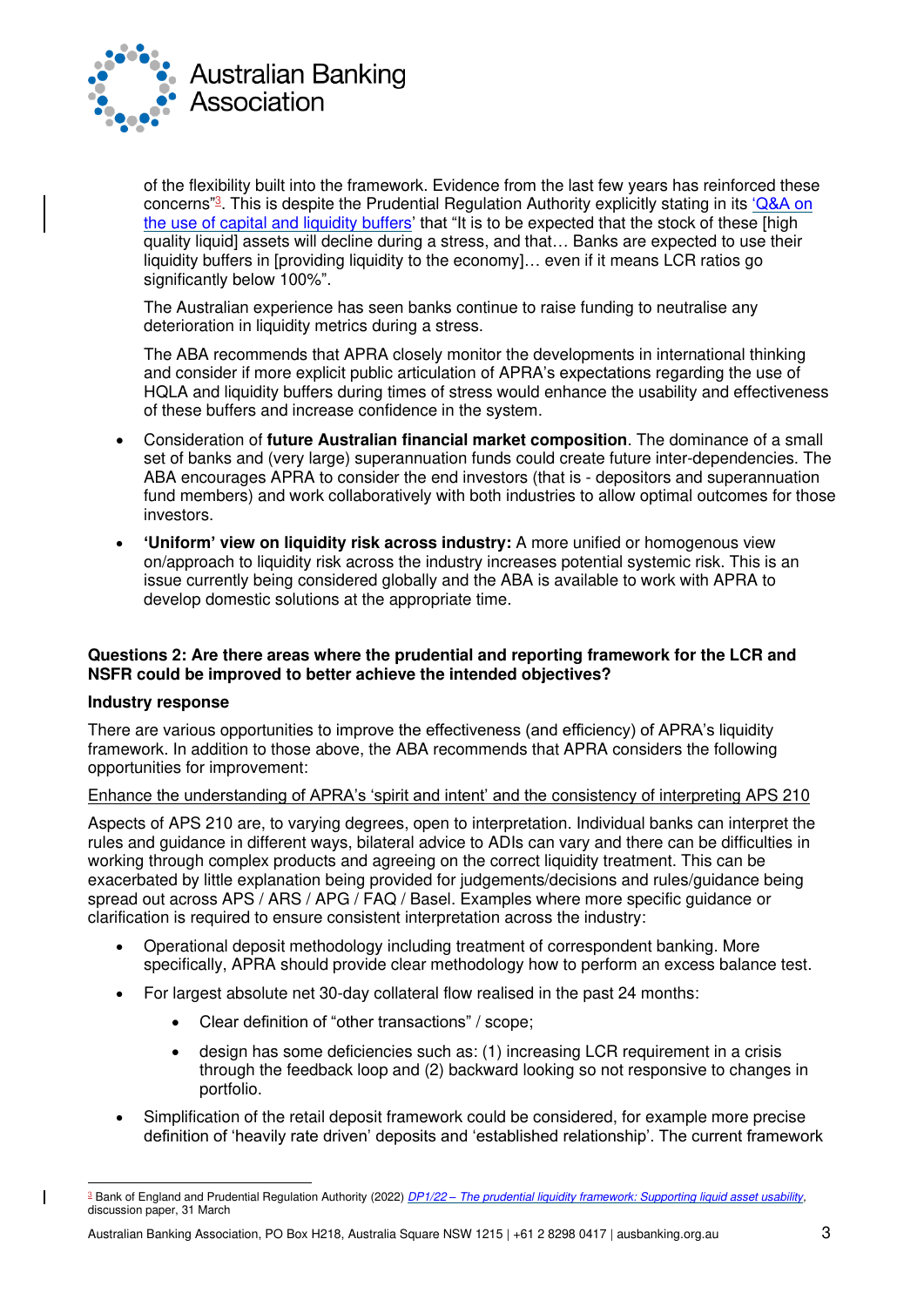

including, the scorecard, adds complexity and subjectivity to the calculation, whilst having an overall limited impact on Net Cash Outflows.

The ABA and industry are available to provide further examples at the appropriate time.

#### LCR application is too complicated/subjective in some areas

An overly complicated and subjective approach to LCR applications can result in unnecessary regulatory burden. This includes:

- Level 2 LCR is not a good measure of a banking entities' liquidity buffers, for example, surplus liquids are excluded and NCOs are kept at Level 2.
- Compliance costs for ensuring New Zealand (for example) LCR is reported accurately to APRA rules. However, both regulators effectively ring fence operations. It is unclear why the liquidity position of New Zealand entities is not managed by the RBNZ, with APRA managing Level 1 liquidity.
- Complexity of the modelled LCR components could hamper market competition for some products, due to the cost/burden of the modelling required. Greater regulatory guidance for some components may reduce this burden and, as a flow on effect, potentially increase competition.

#### Better configure APS / APG / ARS / FAQ

As APRA's and industry's interpretations mature and as products and markets evolve, so too should the rules and guidance material. Changes in ARSs and FAQs should inform updated APSs and APGs. For example, FAQs which develop over time should be considered and included in APGs. This would ease interpretation and reduce the regulatory burden on ADIs.

There is an opportunity to consider the interaction, interlinkages and currency of the APSs, APGs, ARSs and FAQs in APRA's *modernising the prudential architecture* initiative. Though industry is aware that this is a longer-term project.

Additionally, the liquidity governance/framework section at beginning of APS 210 would likely work better in APG 210.

#### Greater consideration of competition impacts and opportunities for efficiencies

Compliance with the LCR and NSFR requires substantial internal resourcing to conduct complex analysis. This burden is disproportionately felt by smaller banks, including regional and international banks. Sophisticated analysis is also required for elements of the ratios which are known to have minimal impact. Some of this burden could be removed or at least reduced if clearer and simpler guidance was provided.

A further reduction in regulatory burden could be achieved by articulating materiality thresholds. For example, materiality thresholds for misstatements, and potentially resubmissions, across the ARF 210 regulatory reporting suite.

#### Closer alignment with international regulators

Particular aspects of the liquidity framework could be more closely aligned to international practice to avoid competitive disadvantage, compared to international peers, for example:

- Maturity profiling of funding where an ADI has the right to repay: APRA takes a more conservative view than Basel and requires that funding with a continuous right to repay by the borrower be profiled as at call, irrespective of market expectations. This conservative interpretation requires all banks to remove any continuous right to repay from funding contracts and reduces the ability to repay excess funding in a BAU scenario.
- Clarity on of FAQ 17 application to NSFR: Scope of FAQ 17 should be limited to LCR only: FAQ 17 is clear that where a funding source has certain terms which may allow repayment within 30 days, then these funds should be treated consistently for both LCR and NSFR profiling. However, it is not clear what the NSFR treatment should be if 31 day notice periods are